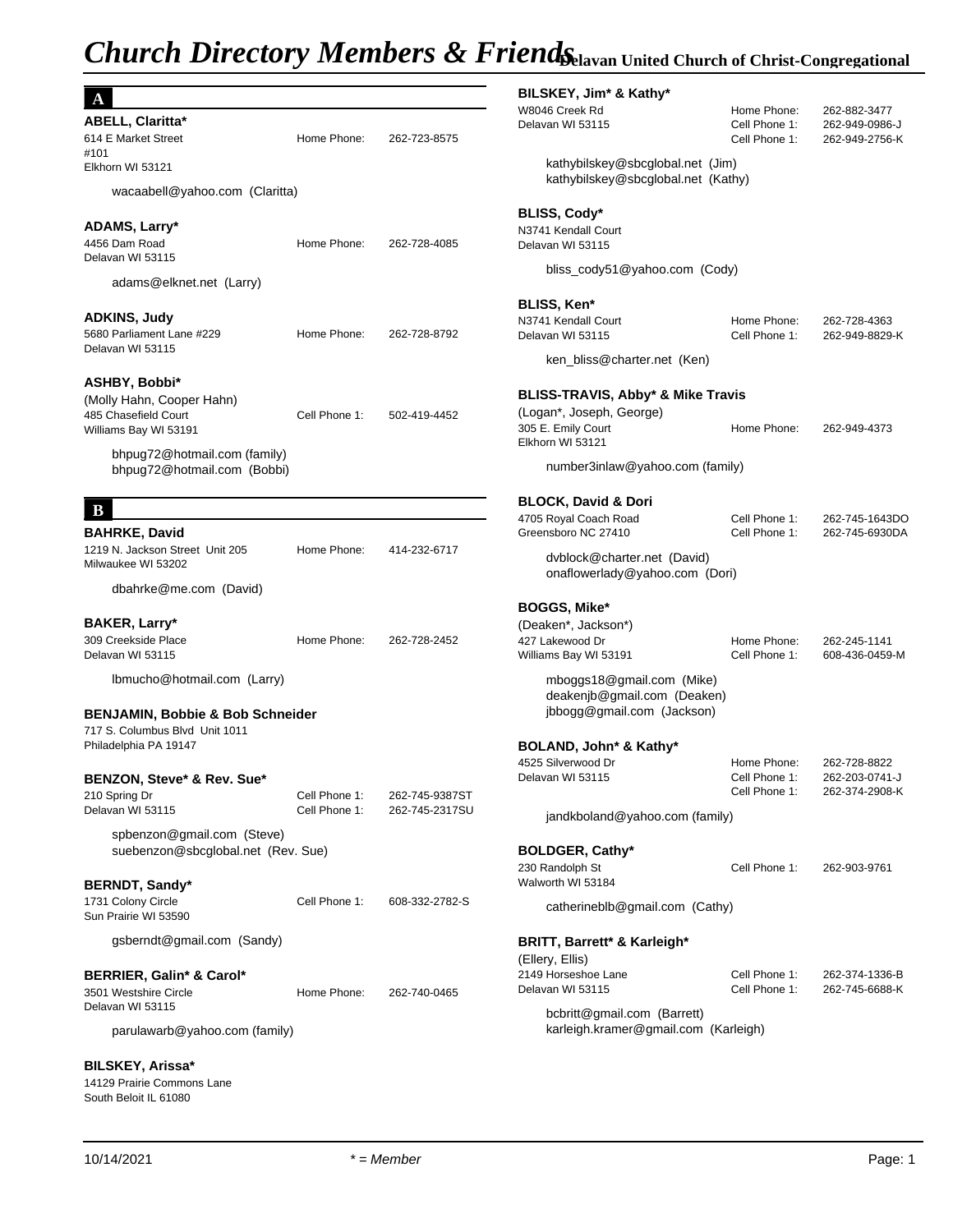# **Church Directory Members & Friends***Chavan United Church of Christ-Congregational*

| BRITT, Bob* & Peggy*<br>201 Spring Dr<br>Delavan WI 53115                          | Home Phone:                                   | 262-728-8113                                     | D<br>DELLER, Don* & Julia*                                              |                                |                                  |
|------------------------------------------------------------------------------------|-----------------------------------------------|--------------------------------------------------|-------------------------------------------------------------------------|--------------------------------|----------------------------------|
| bob@quantumtubers.com (Bob)<br>pegbrittwi@gmail.com (Peggy)                        |                                               |                                                  | 610 Laurel Heights Dr<br>Delavan WI 53115                               | Home Phone:<br>Cell Phone 1:   | 262-728-7045<br>262-960-1368 D   |
|                                                                                    |                                               |                                                  | deller1@yahoo.com (Don)                                                 |                                |                                  |
| <b>BROACH, Rev. Ricardo*</b><br>W7955 Creek Rd., #605<br>Delavan WI 53115          | Home Phone:                                   | 262-215-0964                                     | DETTMANN-WEBB, Lisa* - see WEBB, Paul                                   | Home Phone:                    | 262-742-3097                     |
| rbroach01@gmail.com (family)<br>rbroach01@gmail.com (Rev. Ricardo)                 |                                               |                                                  |                                                                         | Cell Phone 1:<br>Cell Phone 1: | 262-441-7756-P<br>262-215-7337-L |
|                                                                                    |                                               |                                                  | DIBBLE, Jean*                                                           |                                |                                  |
| <b>BRUEGGEMANN, Sandy*</b><br>5680 Parliament Lane<br>Apt #228<br>Delavan WI 53115 | Home Phone:<br>Cell Phone 1:                  | 262-728-9872<br>262-215-6268                     | 4170 Dam Rd<br>Delavan WI 53115                                         | Home Phone:                    | 262-728-9405                     |
| leeandlee@charter.net (Sandy)                                                      |                                               |                                                  | F                                                                       |                                |                                  |
|                                                                                    |                                               |                                                  | FIELDHOUSE, Nancy*<br>W7542 Pleasant St                                 | Home Phone:                    |                                  |
| <b>BRUNSWICK, Carol</b>                                                            |                                               |                                                  | Delavan WI 53115                                                        | Cell Phone 1:                  | 262-728-6519<br>262-745-9378-N   |
| 355 Cross St.<br>Melburne FL 32901                                                 | Cell Phone 1:                                 | 262-745-2387-C                                   | dave.nancyfieldhouse@gmail.com (family)                                 |                                |                                  |
| brunswickcarol@yahoo.com (Carol)                                                   |                                               |                                                  | G                                                                       |                                |                                  |
| $\mathbf C$                                                                        |                                               |                                                  | GRISSOM, Lynn* & Jim                                                    |                                |                                  |
| <b>CARLSON, Bill &amp; Marcia</b>                                                  |                                               |                                                  | N4099 Westwood Dr                                                       | Home Phone:                    | 262-728-9741                     |
| 333 Bradley Ave                                                                    | Home Phone:                                   | 262-728-3760                                     | Delavan WI 53115                                                        |                                |                                  |
| Delavan WI 53115                                                                   | Cell Phone 1:<br>Cell Phone 1:                | 262-812-7845-B<br>262-215-3556-M                 | girssomjames@sbcglobal.net (family)<br>grissomjames@sbcglobal.net (Jim) |                                |                                  |
| carlsonw@charter.net (Bill)<br>momentmarcia@gmail.com (Marcia)                     |                                               |                                                  | н                                                                       |                                |                                  |
|                                                                                    |                                               |                                                  | HAASE, Ruth*                                                            |                                |                                  |
| <b>CARROLL, Barbara*</b><br>9704 Bonner Lane<br>Spring Grove IL 60081              | Home Phone:                                   | 815-675-2309                                     | 830 So. Second St, #2<br>Delavan WI 53115                               | Home Phone:<br>Cell Phone 1:   | 262-728-2806<br>262-949-8206     |
| alfalover53@gmail.com (Barbara)                                                    |                                               |                                                  | rhaase@att.net (Ruth)                                                   |                                |                                  |
|                                                                                    |                                               |                                                  | HANKINS, Terry* & Kathy*                                                |                                |                                  |
| <b>CERNY, Kevin* &amp; Sue*</b>                                                    |                                               |                                                  | 2144 Horseshoe Lane                                                     | Home Phone:                    | 262-728-2996                     |
| 4226 Locust St<br>Delavan WI 53115                                                 | Home Phone:<br>Cell Phone 1:<br>Cell Phone 1: | 262-740-0114<br>262-903-0921-K<br>262-949-0891-S | Delavan WI 53115                                                        | Cell Phone 1:<br>Cell Phone 1: | 262-812-7791-T<br>262-812-7792-K |
| kcerny@charter.net (Kevin)                                                         |                                               |                                                  | tlkhankins@hotmail.com (Terry)<br>k.hankins@live.com (Kathy)            |                                |                                  |
| <b>CHAPMAN, Shirley*</b>                                                           |                                               |                                                  | HANSON, Mark* & Ruth*                                                   |                                |                                  |
| 5680 Parliament Lane #102<br>Delavan WI 53115                                      | Home Phone:                                   | 262-728-5060                                     | 593 Laurel Heights Drive<br>Delavan WI 53115                            | Home Phone:<br>Cell Phone 1:   | 262-728-9564<br>262-949-6022-M   |
| CIESLAK, Wally* & Cindy*                                                           |                                               |                                                  | 1bismark@charter.net (family)                                           |                                |                                  |
| 450 Buckingham Ct                                                                  | Home Phone:                                   | 262-882-1154                                     |                                                                         |                                |                                  |
| Darien WI 53114                                                                    | Cell Phone 1:<br>Cell Phone 1:                | 262-215-0417-C<br>262-215-1324-W                 | HARSEVOORT, Judy*<br>233 Creekside Place<br>Delavan WI 53115            | Home Phone:                    | 262-725-6009                     |
| cwcieslak@gmail.com (family)                                                       |                                               |                                                  |                                                                         |                                |                                  |
| <b>COOK, Tom* &amp; Carrie*</b>                                                    |                                               |                                                  | <b>HASSELGREN, Lars</b><br>10615 Kathleen Ave                           | Home Phone:                    | 847-669-1974                     |
| W6770 Willow Bend Rd<br>Walworth WI 53184                                          | Home Phone:<br>Cell Phone 1:<br>Cell Phone 1: | 262-275-2524<br>262-749-9802-T<br>262-949-3523-C | Huntley IL 60142                                                        |                                |                                  |
|                                                                                    |                                               |                                                  | HECKENDORF-REECE, Desirae* - see REECE, Chad                            |                                |                                  |
| cmmcook@frontier.com (family)<br>cmmcook@frontier.com (Carrie)                     |                                               |                                                  |                                                                         | Home Phone:<br>Cell Phone 1:   | 262-723-7330<br>262-729-6163 D   |

| 262-728-8113                   | I)                                      |               |                |
|--------------------------------|-----------------------------------------|---------------|----------------|
|                                | DELLER, Don* & Julia*                   |               |                |
|                                | 610 Laurel Heights Dr                   | Home Phone:   | 262-728-7045   |
|                                | Delavan WI 53115                        | Cell Phone 1: | 262-960-1368 D |
|                                | deller1@yahoo.com (Don)                 |               |                |
| 262-215-0964                   | DETTMANN-WEBB, Lisa* - see WEBB, Paul   |               |                |
|                                |                                         | Home Phone:   | 262-742-3097   |
|                                |                                         | Cell Phone 1: | 262-441-7756-P |
|                                |                                         | Cell Phone 1: | 262-215-7337-L |
|                                | DIBBLE, Jean*                           |               |                |
|                                | 4170 Dam Rd                             | Home Phone:   | 262-728-9405   |
| 262-728-9872<br>262-215-6268   | Delavan WI 53115                        |               |                |
|                                | F                                       |               |                |
|                                | FIELDHOUSE, Nancy*                      |               |                |
|                                | W7542 Pleasant St                       | Home Phone:   | 262-728-6519   |
|                                | Delavan WI 53115                        | Cell Phone 1: | 262-745-9378-N |
| 262-745-2387-C                 | dave.nancyfieldhouse@gmail.com (family) |               |                |
|                                |                                         |               |                |
|                                | G                                       |               |                |
|                                | GRISSOM, Lynn* & Jim                    |               |                |
|                                | N4099 Westwood Dr                       | Home Phone:   | 262-728-9741   |
|                                | Delavan WI 53115                        |               |                |
| 262-728-3760<br>262-812-7845-B | girssomjames@sbcglobal.net (family)     |               |                |
| 262-215-3556-M                 | grissomjames@sbcglobal.net (Jim)        |               |                |
|                                |                                         |               |                |
|                                | Η                                       |               |                |
|                                | HAASE, Ruth*                            |               |                |
| 815-675-2309                   | 830 So. Second St, #2                   | Home Phone:   | 262-728-2806   |
|                                | Delavan WI 53115                        | Cell Phone 1: | 262-949-8206   |
|                                | rhaase@att.net (Ruth)                   |               |                |
|                                | HANKINS, Terry* & Kathy*                |               |                |
|                                | 2144 Horseshoe Lane                     | Home Phone:   | 262-728-2996   |
| 262-740-0114                   | Delavan WI 53115                        | Cell Phone 1: | 262-812-7791-T |
| 262-903-0921-K                 |                                         | Cell Phone 1: | 262-812-7792-K |
| 262-949-0891-S                 | tlkhankins@hotmail.com (Terry)          |               |                |
|                                | k.hankins@live.com (Kathy)              |               |                |
|                                | HANSON, Mark* & Ruth*                   |               |                |
| 262-728-5060                   | 593 Laurel Heights Drive                | Home Phone:   | 262-728-9564   |
|                                | Delavan WI 53115                        | Cell Phone 1: | 262-949-6022-M |
|                                | 1bismark@charter.net (family)           |               |                |
| 262-882-1154                   |                                         |               |                |
| 262-215-0417-C                 | HARSEVOORT, Judy*                       |               |                |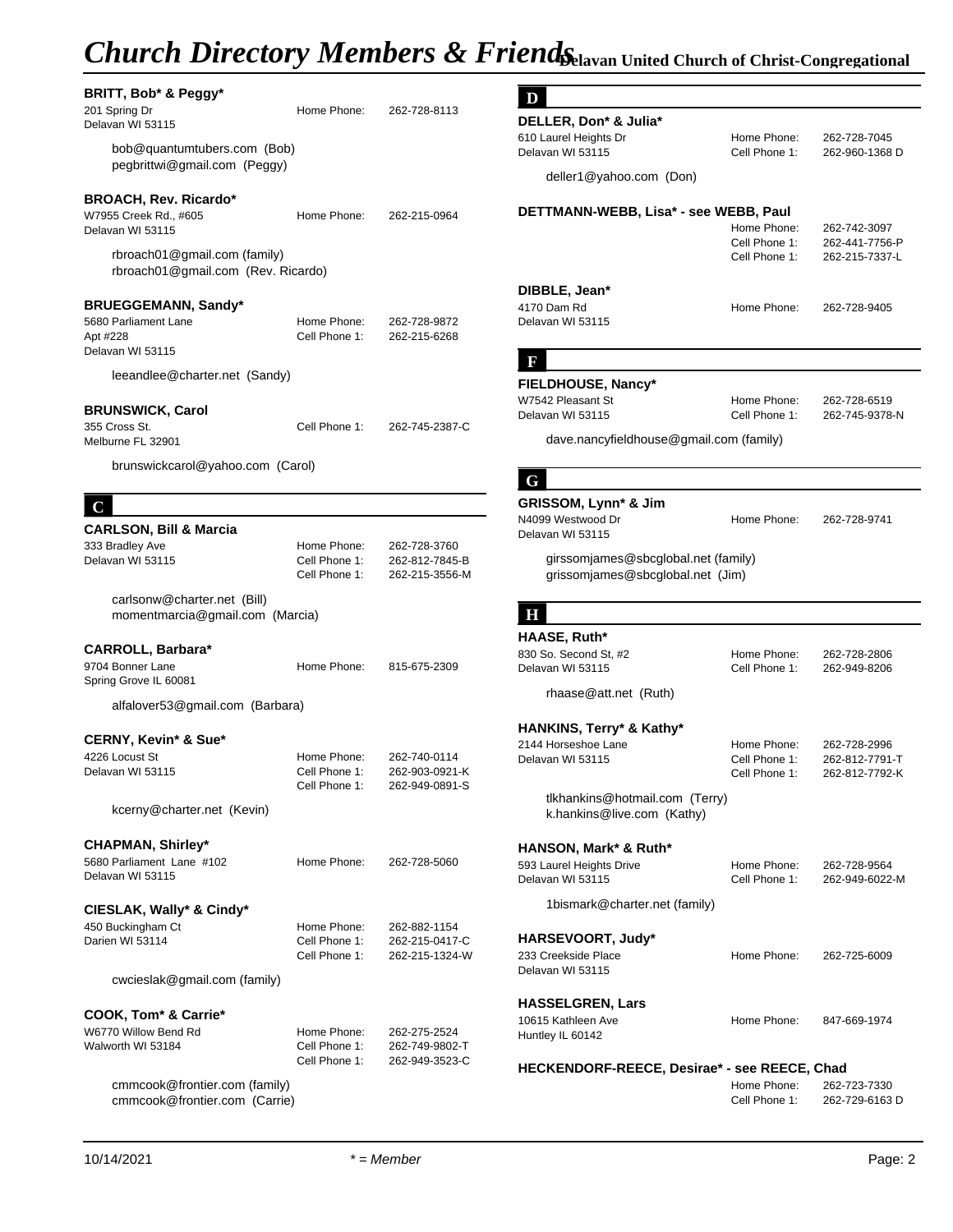# *Church Directory Members & Friends***Delavan United Church of Christ-Congregational**

| HESSENTHALER, Darrell* & Barbara*<br>609 Madison Dr<br>Delavan WI 53115                             | Cell Phone 1:<br>Cell Phone 1: | 262-203-1563-D<br>262-949-9328-B | <b>KARCHER, Mich</b><br>520 E. Walworth Ave<br>Delavan WI 53115 |
|-----------------------------------------------------------------------------------------------------|--------------------------------|----------------------------------|-----------------------------------------------------------------|
| hessdar@yahoo.com (Darrell)<br>barbhess71@gmail.com (Barbara)                                       |                                |                                  | mikkarcher@<br>teachread580                                     |
| <b>HIMEBAUCH, Chris</b><br>953 Racine St<br>Delavan WI 53115                                        | Home Phone:                    | 262-740-1350                     | KELLY, Ellen*<br>223 Delview Lane Ap<br>Delavan WI 53115        |
| <b>HIMEBAUCH, LeRoy*</b><br>953 Racine St<br>Delavan WI 53115                                       | Cell Phone 1:                  | 262-949-4571                     | eams150@ch<br><b>KETTERHAGEN,</b>                               |
| fbi3453@gmail.com (LeRoy)                                                                           |                                |                                  | 361 Hillcrest Dr<br>Fontana WI 53125                            |
| HOKE, Linda*                                                                                        |                                |                                  | yloros@chart                                                    |
| 407 E 3rd, Unit 2<br>Elkhorn WI 53121                                                               | Home Phone:                    | 262-723-2628                     | <b>KIEPERT, Patti*</b><br>605 Westbury Lane,                    |
| lindafhoke407@hotmail.com (family)<br>lindafhoke407@hotmail.com (Linda)                             |                                |                                  | Delavan WI 53115<br>kiepert@char                                |
| <b>HUBBARD, Tammy*</b>                                                                              |                                |                                  |                                                                 |
| (Lexus*, Cameron*)<br>W6553 Hazel Ridge Rd<br>Elkhorn WI 53121                                      | Cell Phone 1:                  | 920-763-8023                     | KIEPERT, Tim*<br>605 Westbury Lane, a<br>Delavan WI 53115       |
| 05hubbard.t@gmail.com (family)<br>nancelexi05@gmail.com (Lexus)<br>c.hubbard202@yahoo.com (Cameron) |                                |                                  | KNAAK, Larry*<br>301 Oakridge Dr<br>Darien WI 53114             |
| J                                                                                                   |                                |                                  | KNAAK, Linda*                                                   |
| JETERS, Rebecca*<br>353 Tyrrell Ct. Apt #216                                                        | Home Phone:                    | 262-728-1423                     | 301 Oakridge Dr<br>Darien WI 53114                              |
| Delavan WI 53115<br>JONUSKA, David*                                                                 | Cell Phone 1:                  | 262-745-4743                     | <b>KNIPPER, Mary*</b><br>2320 Lake Shore Driv                   |
| (Aidan*, Alaina*)                                                                                   |                                |                                  | Delavan WI 53115                                                |
| 3142 Royal Oaks Dr<br>Elkhorn WI 53121                                                              | Cell Phone 1:                  | 262-203-1435-D                   | maryknipper6                                                    |
| davidjonuska@yahoo.com (David)                                                                      |                                |                                  | <b>KOLTZ, Carol</b><br>202 W. Burbank<br>Harvard WI 60033       |
| JONUSKA, Elizabeth*                                                                                 |                                |                                  |                                                                 |
| 1154 W. Rosemary Road<br>Elkhorn WI 53121                                                           | Cell Phone 1:                  | 262-2031407                      | KOSCHE, Jim*<br>830 Shady Avenue<br>Delavan WI 53115            |
| lizjonuska@gmail.com (Elizabeth)                                                                    |                                |                                  |                                                                 |
| JORDAN, Mary*<br>W4985 Cobblestone Road<br>Walworth WI 53184                                        |                                |                                  | <b>KRUEGER, Walla</b><br>N4659 Co. Trunk P<br>Delavan WI 53115  |
|                                                                                                     |                                |                                  | <b>KURTH, Shirley*</b>                                          |
| <b>KAMP, Justin</b>                                                                                 |                                |                                  | 882 Burr Oak Trail<br>Whitewater WI 53190                       |
| 1700 Carriage Drive<br>East Troy WI 53120                                                           | Home Phone:                    | 608-712-0690                     | dkurth56@gm                                                     |
| kampjt19@gmail.com (Justin)                                                                         |                                |                                  | 8701 S. Kolb                                                    |

|                                                                       |                                | --- <del>-</del> -- <b>-</b> ------ |
|-----------------------------------------------------------------------|--------------------------------|-------------------------------------|
| KARCHER, Michael* & Kathy*<br>520 E. Walworth Ave<br>Delavan WI 53115 | Cell Phone 1:<br>Cell Phone 2: | 262-203-1138 K<br>262-203-2646 M    |
| mikkarcher@yahoo.com (Michael)<br>teachread58@yahoo.com (Kathy)       |                                |                                     |
| KELLY, Ellen*<br>223 Delview Lane Apt. 21<br>Delavan WI 53115         | Cell Phone 1:                  | 262-812-7183                        |
| eams150@charter.net (Ellen)                                           |                                |                                     |
| <b>KETTERHAGEN, Sharon*</b>                                           |                                |                                     |
| 361 Hillcrest Dr<br>Fontana WI 53125                                  | Home Phone:<br>Cell Phone 1:   | 262-275-6618<br>262-745-2003        |
| yloros@charter.net (family)                                           |                                |                                     |
| KIEPERT, Patti*<br>605 Westbury Lane, #1<br>Delavan WI 53115          | Cell Phone 1:                  | 262-960-2868                        |
| kiepert@charter.net (Patti)                                           |                                |                                     |
| KIEPERT, Tim*<br>605 Westbury Lane, #1<br>Delavan WI 53115            | Cell Phone 1:                  | 262-960-2868                        |
| KNAAK, Larry*<br>301 Oakridge Dr<br>Darien WI 53114                   | Home Phone:                    | 262-882-4446                        |
| KNAAK, Linda*<br>301 Oakridge Dr<br>Darien WI 53114                   | Home Phone:                    | 262-882-4446                        |
| KNIPPER, Mary*                                                        |                                |                                     |
| 2320 Lake Shore Drive<br>Delavan WI 53115                             | Cell Phone 1:<br>Cell Phone 1: | 262-206-1728-M<br>262-206-1725-J    |
| maryknipper6@gmail.com (Mary)                                         |                                |                                     |
| <b>KOLTZ, Carol</b><br>202 W. Burbank<br>Harvard WI 60033             |                                |                                     |
| KOSCHE, Jim*<br>830 Shady Avenue<br>Delavan WI 53115                  | Cell Phone 1:                  | 262-325-5704                        |
| <b>KRUEGER, Wallace</b><br>N4659 Co. Trunk P<br>Delavan WI 53115      |                                |                                     |
| <b>KURTH, Shirley*</b><br>882 Burr Oak Trail<br>Whitewater WI 53190   | Cell Phone 1:                  | 262-215-6640                        |
| dkurth56@gmail.com (family)                                           |                                |                                     |
| 8701 S. Kolb Rd. 6-182, Tucson AZ 85756                               |                                |                                     |
| <b>KUTZ, Pearl</b>                                                    |                                |                                     |

N6292 Co. Road P

Delavan WI 53115

Home Phone: 262-728-5174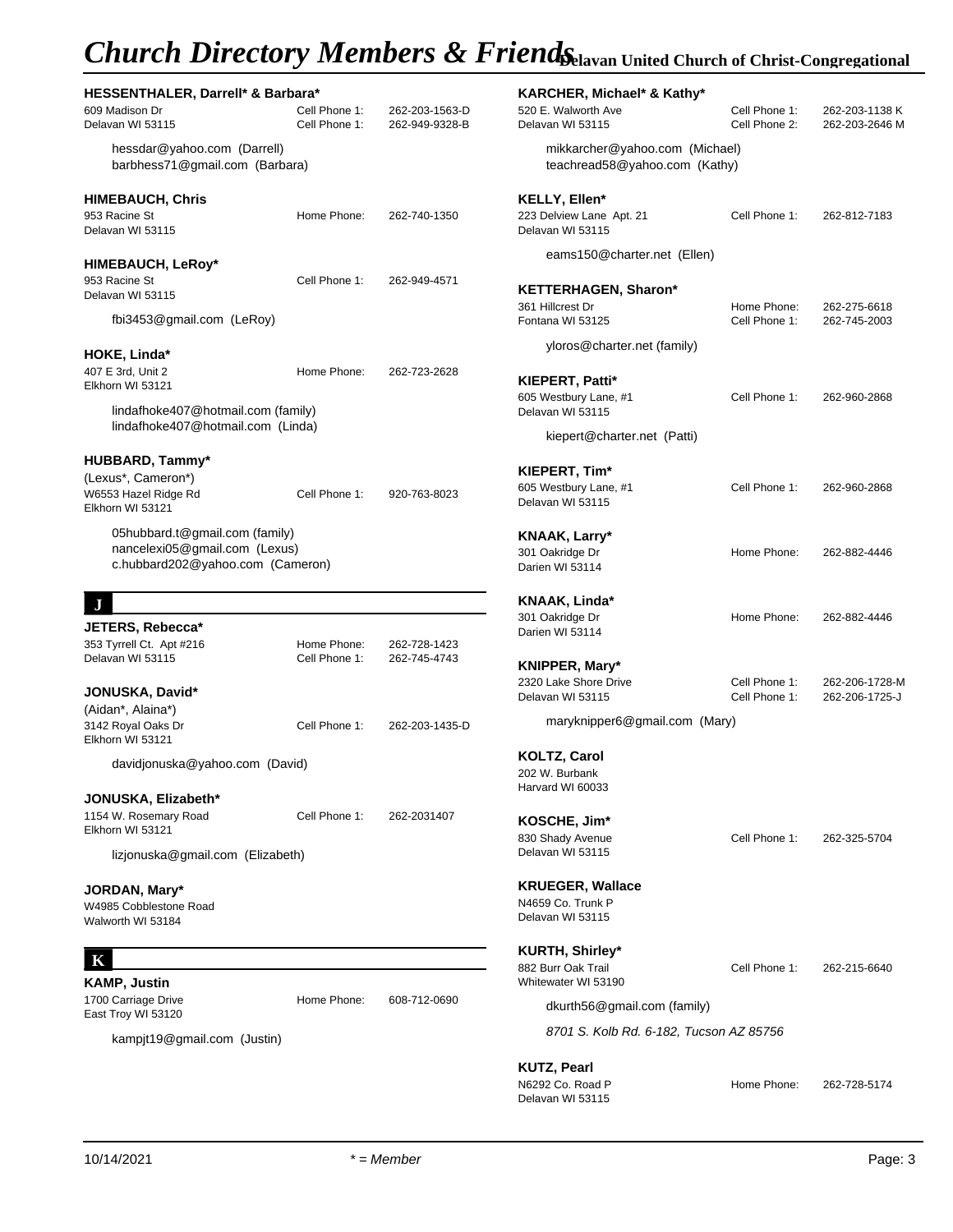| IJ                                                                                                 |                                               |                                                  | P                                                                         |
|----------------------------------------------------------------------------------------------------|-----------------------------------------------|--------------------------------------------------|---------------------------------------------------------------------------|
| LAMBERT, Susan*<br>Vintage on the Ponds<br>N4901 Dam Road<br>Delavan WI 53115                      |                                               |                                                  | PEANDRO, Tony<br>(Jacob, Bray)                                            |
| LOVE, John & Patricia<br>5432 W. Moraine Hills Dr.<br>West Bend WI 53095                           | Home Phone:                                   | 262-365-0302                                     | anthonypeano<br>anthonypeand<br>nancysplace4                              |
| jplove@charter.net (family)                                                                        |                                               |                                                  | PERKINS, Jill*<br>1112 Cottonwood St                                      |
| M                                                                                                  |                                               |                                                  | Delavan WI 53115                                                          |
| <b>MAKI, Deborah</b><br>2427 Crest Road<br>Monterey TN 38574                                       | Cell Phone 1:<br>Cell Phone 2:                | 262-949-4733-D<br>262-358-0155-B                 | jill.perkins66@<br>jill.perkins66@                                        |
| dbmaki56@gmail.com (family)                                                                        |                                               |                                                  | POSSEHL, Kelly<br>(Mariana Axtman*)<br>N7678 Rendell Dr                   |
| <b>MCBRIDE, Judith*</b><br>317 S Main St., #111<br>Delavan WI 53115                                | Home Phone:                                   | 262-728-0317                                     | Elkhorn WI 53121<br>possehl.k@gr                                          |
| <b>MCBRIDE, Ruth*</b><br>LHCC<br>1922 Cty Rd NN                                                    | Home Phone:                                   | 262-728-0317                                     | <b>PRICE, Charlene</b><br>810 Shadow Bluff Dr<br>Galena IL 61036          |
| Elkhorn WI 53121                                                                                   |                                               |                                                  | charnbob@at                                                               |
| <b>MCCLELLAN, Frank &amp; Susan</b>                                                                |                                               |                                                  |                                                                           |
| 22370 Meadowlark Dr<br>Pass Christian MS 39571                                                     | Home Phone:<br>Cell Phone 1:                  | 228-222-3642<br>262-215-4088-F                   | R                                                                         |
| fransus62@gmail.com (Frank)                                                                        |                                               |                                                  | <b>RACE, Warren &amp;</b><br>2715 N Wuthering Hi<br>Janesville WI 53546   |
| <b>MCCLELLAN, John* &amp; Marian*</b>                                                              |                                               |                                                  |                                                                           |
| W7803 Hwy. 11<br>Delavan WI 53115                                                                  | Home Phone:<br>Cell Phone 1:                  | 262-728-5301<br>262-749-4851-J                   | warren.race@<br>carol.race@ya                                             |
| swisscroft@sbcglobal.net (John)<br>MCKOY, Bill* & Diane*                                           |                                               |                                                  | RAMBATT, Joan<br>2504 Nuecus Cove<br>McKinney TX 75070                    |
| 132 Brook Lane<br>Delavan WI 53115                                                                 | Home Phone:<br>Cell Phone 1:<br>Cell Phone 1: | 262-728-2533<br>262-949-0758-B<br>262-949-5205-D | jkrambatt@su                                                              |
| dbmckoy@charter.net (family)                                                                       |                                               |                                                  | <b>READER, Philip</b><br>2116 Hillcrest Dr<br>Delavan WI 53115            |
| MERWIN, Mary Kaye*<br>303 Creekside Place<br>Delavan WI 53115<br>marykmerwin@gmail.com (Mary Kaye) | Home Phone:<br>Cell Phone 1:                  | 262-740-1842<br>262-349-6269                     | REDDY, David &<br>N7316 Lost Nation R<br>Elkhorn WI 53I21                 |
| $\bf o$                                                                                            |                                               |                                                  | commish_red<br>ellenreddy@y                                               |
| OLESTON, Joy*                                                                                      |                                               |                                                  |                                                                           |
| 5680 Parliament Lane, #204<br>Delavan WI 53115                                                     | Home Phone:                                   | 262-728-5426                                     | REECE, Chad* &<br>(Caden*, Cole*)<br>648 Edgewood Ave<br>Elkhorn WI 53121 |
|                                                                                                    |                                               |                                                  | desirae_reece                                                             |
|                                                                                                    |                                               |                                                  | RIEMER, Brian*<br>W6307 Dunham Sch                                        |

## **P**

| PEANDRO, Tony* & Nancy<br>(Jacob, Bray)                                                                  |                                               |                                                  |
|----------------------------------------------------------------------------------------------------------|-----------------------------------------------|--------------------------------------------------|
|                                                                                                          | Home Phone:<br>Cell Phone 1:                  | 262-740-1877<br>262-745-1340                     |
| anthonypeandro@yahoo.com (family)<br>anthonypeandro@yahoo.com (Tony)<br>nancysplace4@hotmail.com (Nancy) |                                               |                                                  |
| <b>PERKINS, Jill*</b><br>1112 Cottonwood St<br>Delavan WI 53115                                          | Cell Phone 1:                                 | 262-903-4361                                     |
| jill.perkins66@gmail.com (family)<br>jill.perkins66@gmail.com (Jill)                                     |                                               |                                                  |
| POSSEHL, Kelly*                                                                                          |                                               |                                                  |
| (Mariana Axtman*)<br>N7678 Rendell Dr<br>Elkhorn WI 53121                                                | Cell Phone 1:                                 | 262-949-9468                                     |
| possehl.k@gmail.com (Kelly)                                                                              |                                               |                                                  |
| <b>PRICE, Charlene</b>                                                                                   |                                               |                                                  |
| 810 Shadow Bluff Dr<br>Galena IL 61036                                                                   | Home Phone:                                   | 815-777-4417                                     |
| charnbob@att.net (Charlene)                                                                              |                                               |                                                  |
| $\mathbf R$                                                                                              |                                               |                                                  |
| RACE, Warren & Carol                                                                                     |                                               |                                                  |
| 2715 N Wuthering Hill Dr<br>Janesville WI 53546                                                          | Home Phone:<br>Cell Phone 1:<br>Cell Phone 1: | 608-352-7282<br>262-949-6860-W<br>262-949-4319-C |
| warren.race@yahoo.com (Warren)<br>carol.race@yahoo.com (Carol)                                           |                                               |                                                  |
| RAMBATT, Joan                                                                                            |                                               |                                                  |
| 2504 Nuecus Cove<br>McKinney TX 75070                                                                    | Cell Phone 1:                                 | 214-856-4105                                     |
| jkrambatt@suddenlink.net (Joan)                                                                          |                                               |                                                  |
| <b>READER, Philip</b>                                                                                    |                                               |                                                  |
| 2116 Hillcrest Dr<br>Delavan WI 53115                                                                    | Home Phone:                                   | 262-728-6547                                     |
| REDDY, David & Ellen                                                                                     |                                               |                                                  |
| N7316 Lost Nation Road<br>Elkhorn WI 53I21                                                               | Cell Phone 1:<br>Cell Phone 1:                | 262-215-2929-D<br>262-374-9345-E                 |
| commish_reddy@yahoo.com (David)<br>ellenreddy@yahoo.com (Ellen)                                          |                                               |                                                  |
| REECE, Chad* & Desirae Heckendorf-Reece*                                                                 |                                               |                                                  |
| (Caden*, Cole*)<br>648 Edgewood Ave                                                                      | Home Phone:                                   | 262-723-7330                                     |
| Elkhorn WI 53121                                                                                         | Cell Phone 1:                                 | 262-729-6163 D                                   |
| desirae_reece@yahoo.com (Desirae)                                                                        |                                               |                                                  |
| RIEMER, Brian* & Linda*                                                                                  | D.L                                           | 000.700.5070                                     |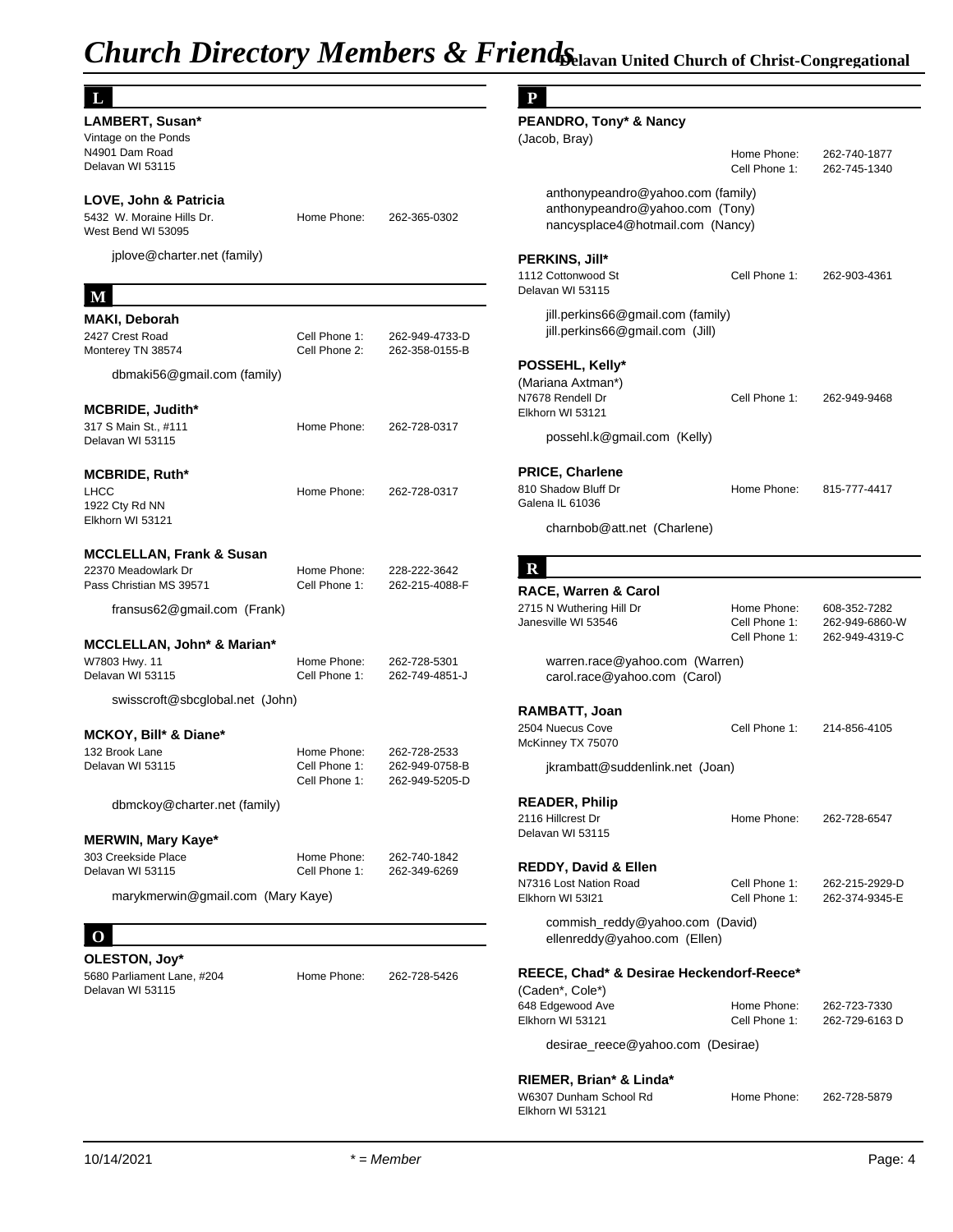## *Church Directory Members & FriendsChavan United Church of Christ-Congregational*

| RIGERT, Rev. Max*<br>823 Burr Oak Trail<br>Whitewater WI 53190<br>mbrigert@live.com (family) | Home Phone:                    | 262-472-0736                     | <b>SIMON, Shannor</b><br>(Ketsi*, Roger, Nal<br>2813 Borg Road<br>Delavan WI 53115 |
|----------------------------------------------------------------------------------------------|--------------------------------|----------------------------------|------------------------------------------------------------------------------------|
| <b>RISSEEUW, Bud &amp; Barb</b><br>520 East St                                               | Home Phone:                    | 608-921-4403                     | joeydawn@gr<br>shannondsim<br>joeydawn@gr                                          |
| Clinton WI 53525<br>ROSS, John* & Sue*<br>149 Franklin St                                    | Home Phone:                    | 262-728-9744                     | <b>SNODIE, Michae</b><br>813 East Town Mand<br>Elkhorn WI 53121                    |
| Delavan WI 53115                                                                             | Cell Phone 1:<br>Cell Phone 1: | 262-745-5775-S<br>262-745-3300-J | snodiemichae                                                                       |
| sue_i_ross@hotmail.com (family)                                                              |                                |                                  | SORG, Justin*<br>N4128 Hwy. 14                                                     |
| <b>ROUSE, Rosalie*</b>                                                                       |                                |                                  | Darien WI 53114                                                                    |
| 109 S. 8th St<br>Delavan WI 53115                                                            | Home Phone:<br>Cell Phone 1:   | 262-728-6403<br>262-203-2698     | SORG, Keith*                                                                       |
| rose4027@charter.net (Rosalie)                                                               |                                |                                  | N4128 Hwy. 14<br>Darien WI 53114                                                   |
| RUNG, Matt & Siobham<br>(Ben, Jhon)                                                          |                                |                                  | SORG, Steve* &                                                                     |
| 603 Terrace Street<br>Delavan WI 53115                                                       | Home Phone:                    | 262-745-1113                     | N4128 Hwy. 14<br>Darien WI 53114                                                   |
| RZYSKI, Tom* & Patti*                                                                        |                                |                                  | sorg1988@gr                                                                        |
| W8134 Creek Rd<br>Delavan WI 53115                                                           | Cell Phone 1:<br>Cell Phone 1: | 262-812-7821-T<br>815-289-1510-P | STACK, John*<br>N6583 Elm Rd<br>Elkhorn WI 53121                                   |
| tvrzyski1969@gmail.com (Tom)<br>per425@yahoo.com (Patti)                                     |                                |                                  | jstack@elkne                                                                       |
| S                                                                                            |                                |                                  | STADEL, Bob* &                                                                     |
| <b>SCHALMO, Betty</b><br>5815 American Parkway Unit 419<br>Madison WI 53718                  | Cell Phone 1:                  | 262-903-0017                     | 421 Arbor Ridge Dr<br>Delavan WI 53115                                             |
| schalmoej605@gmail.com (Betty)                                                               |                                |                                  | bobandjoan@                                                                        |
|                                                                                              |                                |                                  | <b>STICKNEY, Joyc</b>                                                              |
| SCHMELZ, Hank* & Lisa*<br>1808 South Shore Drive                                             | Cell Phone 1:                  | 262-607-1929 L                   | 2118 Hillcrest Dr<br>Delavan WI 53115                                              |
| Delavan WI 53115                                                                             | Cell Phone 2:                  | 262-725-2630 H                   | joycedelandfl                                                                      |
| SCHNEIDER, Bob - see BENJAMIN, Bobbie                                                        |                                |                                  | 18050 S. Tan                                                                       |
| SCHROEDER, Laurel* & John                                                                    |                                |                                  | <b>STRITT, Lois*</b>                                                               |
| 2325 South Shore Dr<br>Delavan WI 53115                                                      | Home Phone:<br>Cell Phone 1:   | 262-728-3547<br>262-374-0787     | 118B Eagle Point Dri<br>Delavan WI 53115                                           |
| SHALLCROSS, Jason*                                                                           |                                |                                  | lolossalvation                                                                     |
| (Kai*)<br>N2365 Broad St<br>Delavan WI 53115                                                 | Home Phone:                    | 262-740-7543                     | T                                                                                  |
| teresashallcross@gmail.com (family)                                                          |                                |                                  | <b>TERPSTRA, Emr</b><br>207 W. Geneva Stree<br>Delavan WI 53115                    |
|                                                                                              |                                |                                  | <b>TERPSTRA, Heid</b><br>(Colin*)                                                  |

| SIMON, Shannon* & Joey*                                                                       |                                |                                |
|-----------------------------------------------------------------------------------------------|--------------------------------|--------------------------------|
| (Ketsi*, Roger, Nalaya, Jason, Raiden, Noel)                                                  |                                |                                |
| 2813 Borg Road<br>Delavan WI 53115                                                            | Cell Phone 1:<br>Cell Phone 2: | 262-348-6487 J<br>262-348-6790 |
| joeydawn@gmail.com (family)<br>shannondsimon@gmail.com (Shannon)<br>joeydawn@gmail.com (Joey) |                                |                                |
| SNODIE, Michael*                                                                              |                                |                                |
| 813 East Town Manor                                                                           | Home Phone:                    | 262-215-0834                   |
| Elkhorn WI 53121                                                                              |                                |                                |
| snodiemichael@gmail.com (Michael)                                                             |                                |                                |
| SORG, Justin*                                                                                 |                                |                                |
| N4128 Hwy. 14                                                                                 | Home Phone:                    | 262-882-2210                   |
| Darien WI 53114                                                                               |                                |                                |
| SORG, Keith*                                                                                  |                                |                                |
| N4128 Hwy. 14                                                                                 | Home Phone:                    | 262-882-2210                   |
| Darien WI 53114                                                                               |                                |                                |
| SORG, Steve* & Jill*                                                                          |                                |                                |
| N4128 Hwy. 14                                                                                 | Home Phone:                    | 262-882-2210                   |
| Darien WI 53114<br>sorg1988@gmail.com (family)                                                | Cell Phone 1:                  | 262-374-2323-J                 |
|                                                                                               |                                |                                |
| STACK, John*<br>N6583 Elm Rd                                                                  | Home Phone:                    | 262-742-4183                   |
| Elkhorn WI 53121                                                                              | Cell Phone 1:                  | 262-374-2579                   |
| jstack@elknet.net (John)                                                                      |                                |                                |
|                                                                                               |                                |                                |
| STADEL, Bob* & Joan*<br>421 Arbor Ridge Dr                                                    | Home Phone:                    | 262-728-8869                   |
| Delavan WI 53115                                                                              | Cell Phone 1:                  | 262-903-7062-J                 |
|                                                                                               | Cell Phone 1:                  | 262-903-7063-B                 |
| bobandjoan@me.com (family)                                                                    |                                |                                |
| <b>STICKNEY, Joyce*</b>                                                                       |                                |                                |
| 2118 Hillcrest Dr                                                                             | Home Phone:                    | 262-728-8300                   |
| Delavan WI 53115                                                                              | Cell Phone 1:                  | 262-581-5080-J                 |
| joycedelandfl@gmail.com (Joyce)                                                               |                                |                                |
| 18050 S. Tamiami Trail, Lot 175, Fort Myers FL 33908                                          |                                |                                |
| <b>STRITT, Lois*</b>                                                                          |                                |                                |
| 118B Eagle Point Drive                                                                        | Home Phone:                    | 262-725-6842                   |
| Delavan WI 53115                                                                              |                                |                                |
| lolossalvation@gmail.com (Lois)                                                               |                                |                                |
| T                                                                                             |                                |                                |
| TERPSTRA, Emma*                                                                               |                                |                                |
| 207 W. Geneva Street                                                                          | Home Phone:                    | 262-728-2831                   |
| Delavan WI 53115                                                                              |                                |                                |
| <b>TERPSTRA, Heidi* &amp; Scott</b>                                                           |                                |                                |
| (Colin*)                                                                                      |                                |                                |
| 207 W Geneva St                                                                               | Home Phone:                    | 262-728-2831                   |
| Delavan WI 53115                                                                              | Cell Phone 1:                  | 2623254541                     |

4terpstra@sbcglobal.net (Heidi)